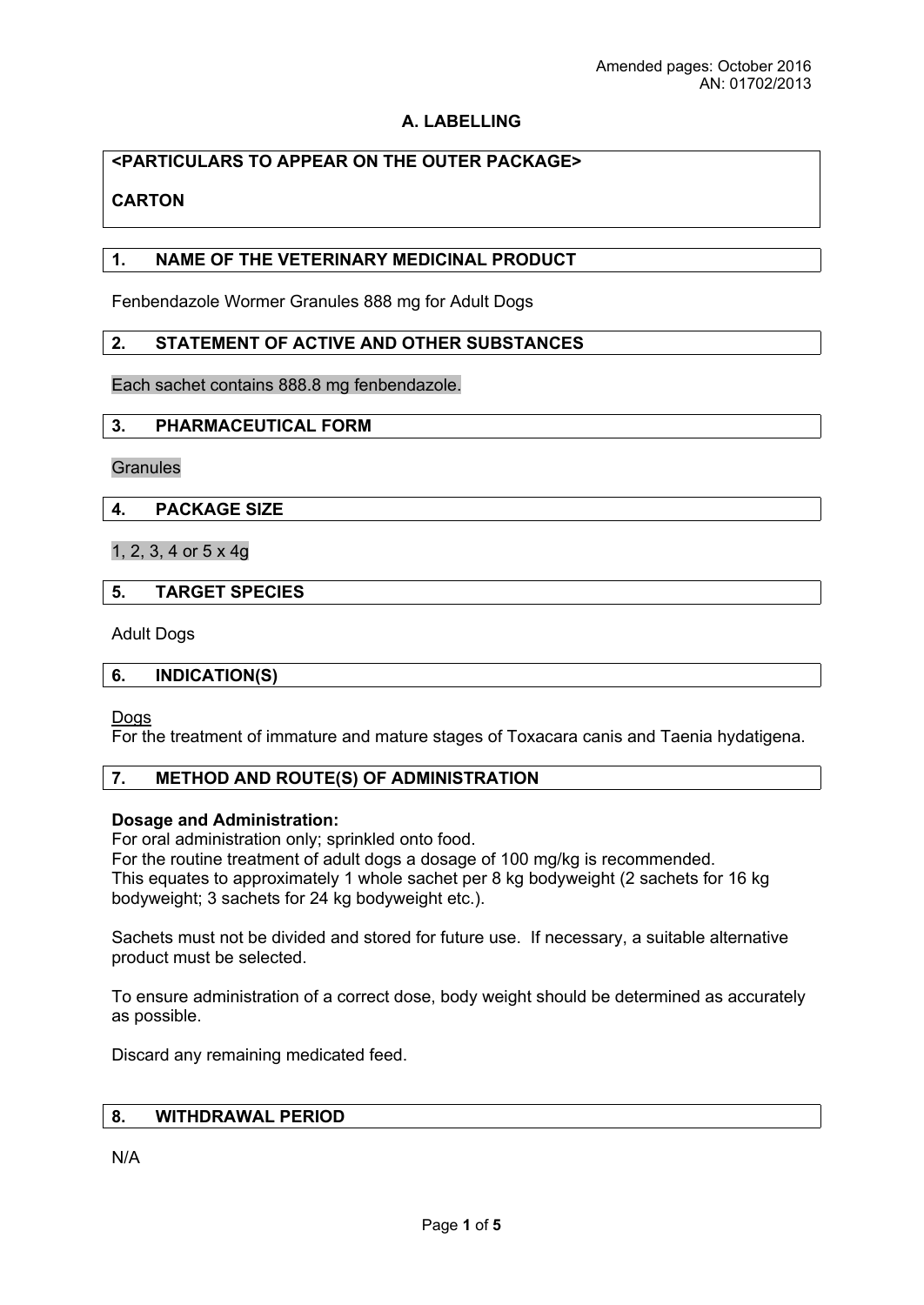## **9. SPECIAL WARNING(S), IF NECESSARY**

For advice on the treatment of pregnant dogs please consult your veterinary surgeon. If signs of disease persist or appear consult your veterinary surgeon. The product can cause irritation to the skin, eyes and lungs. Direct contact with the skin should be kept to a minimum. Avoid inhalation of granule dust. Wash hands after use. Avoid contact with the eyes. In case of accidental eye contact, irrigate the eyes with plenty of clean water. If irritation persists, seek medical advice. Only use for the bodyweight of animal recommended. The entire contents of the sachet must be directly sprinkled onto food as a single dose. Discard any uneaten medicated feed.

### **10. EXPIRY DATE**

 $<$ FXP  $>$ 

#### **11. SPECIAL STORAGE CONDITIONS**

Store in a dry place. Keep sachets in the outer carton.

#### **12. SPECIAL PRECAUTIONS FOR THE DISPOSAL OF UNUSED PRODUCTS OR WASTE MATERIALS, IF ANY**

Disposal: read package leaflet.

## **13. THE WORDS "FOR ANIMAL TREATMENT ONLY" AND CONDITIONS OR RESTRICTIONS REGARDING SUPPLY AND USE, if applicable**

For animal treatment only

#### **14. THE WORDS "KEEP OUT OF THE SIGHT AND REACH OF CHILDREN"**

Keep out of the sight and reach of children.

#### **15. NAME AND ADDRESS OF THE MARKETING AUTHORISATION HOLDER**

MA Holder:

C&H Generics Ltd, c/o Michael McEvoy and Co, Seville House, New Dock Street, Galway, Ireland

#### **16. MARKETING AUTHORISATION NUMBER**

Vm 40162/4005

#### **Legal Category:** AVM-GSL

#### **17. MANUFACTURER'S BATCH NUMBER**

<BN>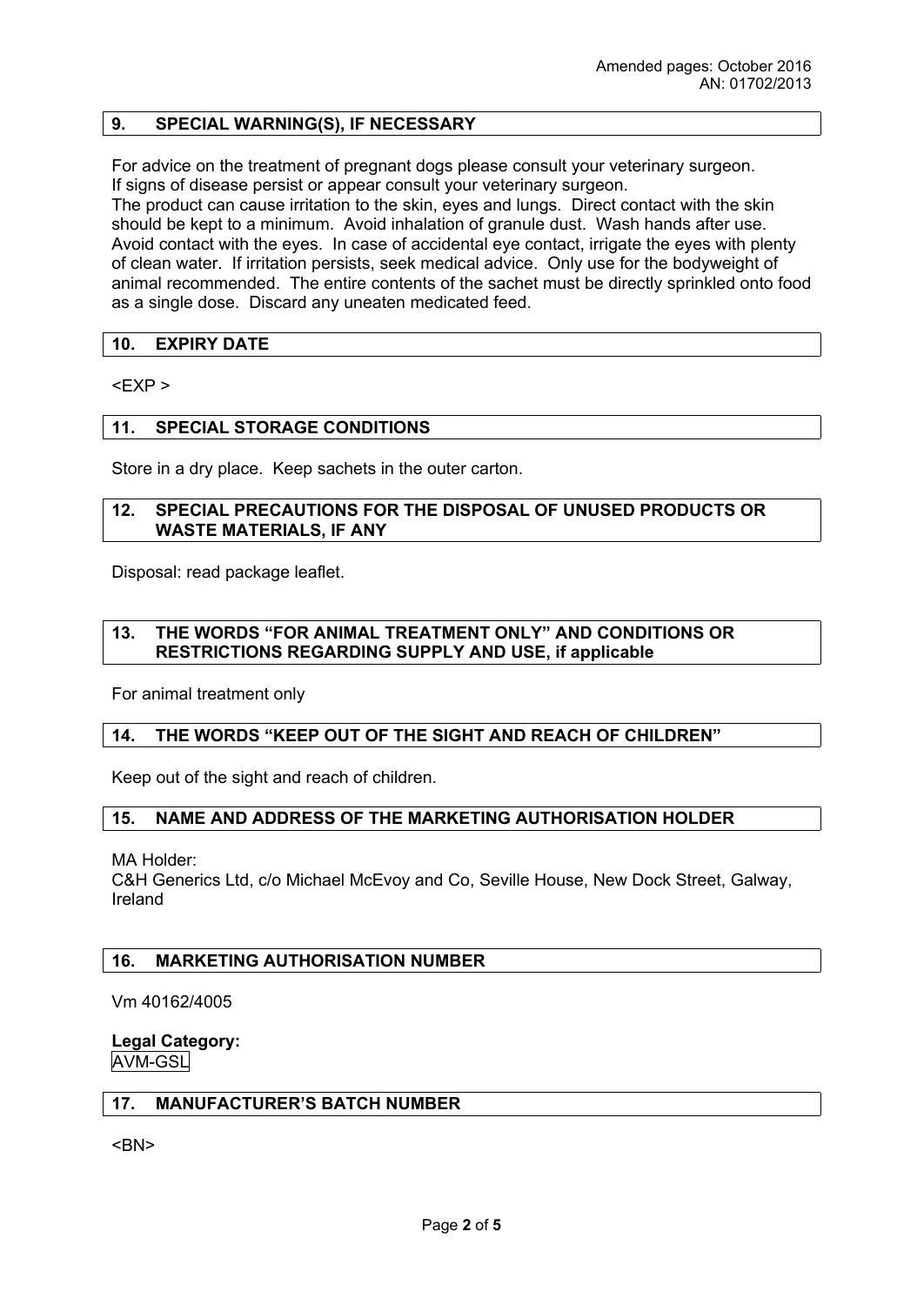**MINIMUM PARTICULARS TO APPEAR ON SMALL IMMEDIATE PACKAGING UNITS** 

## **Sachet 4g**

### **1. NAME OF THE VETERINARY MEDICINAL PRODUCT**

Fenbendazole Wormer Granules 888 mg for Adult Dogs

## **2. QUANTITY OF THE ACTIVE SUBSTANCE(S)**

Each sachet contains 888.8 mg fenbendazole.

### **3. CONTENTS BY WEIGHT, BY VOLUME OR BY NUMBER OF DOSES**

4g

#### **4. ROUTE(S) OF ADMINISTRATION**

#### **Dosage and Administration:**

For oral administration only; sprinkled onto food. For the routine treatment of adult dogs a dosage of 100 mg/kg is recommended. This equates to approximately 1 whole sachet per 8 kg bodyweight (2 sachets for 16 kg bodyweight; 3 sachets for 24 kg bodyweight etc.).

Sachets must not be divided and stored for future use. If necessary, a suitable alternative product must be selected.

To ensure administration of a correct dose, body weight should be determined as accurately as possible.

Discard any remaining medicated feed.

### **5. WITHDRAWAL PERIOD**

N/A

### **6. BATCH NUMBER**

<BN>

#### **7. EXPIRY DATE**

<EXP >

### **8. THE WORDS "FOR ANIMAL TREATMENT ONLY"**

For animal treatment only.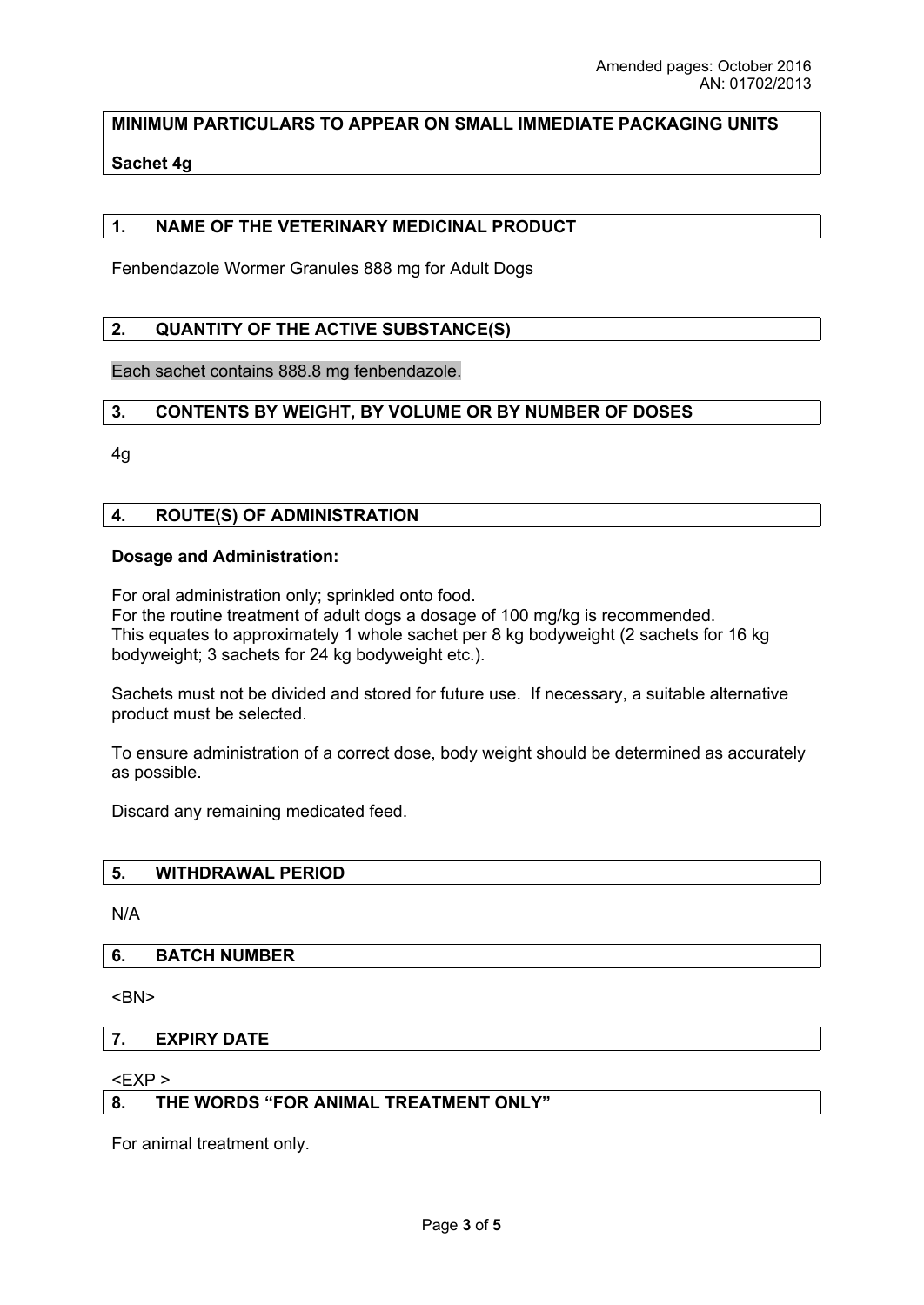## **PACKAGE LEAFLET**

Fenbendazole Wormer Granules 888 mg for Adult Dogs

## **1. NAME AND ADDRESS OF THE MARKETING AUTHORISATION HOLDER AND OF THE MANUFACTURING AUTHORISATION HOLDER RESPONSIBLE FOR BATCH RELEASE, IF DIFFERENT**

MA Holder:

C&H Generics Ltd, c/o Michael McEvoy and Co, Seville House, New Dock Street, Galway, Ireland

Manufacturer responsible for batch release:

Chanelle Pharmaceuticals Manufacturing Ltd., Loughrea, Co. Galway, Ireland.

## **2. NAME OF THE VETERINARY MEDICINAL PRODUCT**

Fenbendazole Wormer Granules 888 mg for Adult Dogs

### **3. STATEMENT OF THE ACTIVE SUBSTANCE(S) AND OTHER INGREDIENT(S)**

Each 4 g sachet contains a free flowing white to greyish white granular powder with 888.8 mg fenbendazole.

### **4. INDICATION(S)**

#### **What this product does:**

This product kills Toxacara canis (a common roundworm) and Taenia hydatigena (a common tapeworm) which can infect dogs.

### **5. CONTRAINDICATIONS**

For treatment of pregnant dogs seek the advice of a veterinary surgeon. Do not use in cases of known hypersensitivity to the active substance or any other ingredient(s).

### **6. ADVERSE REACTIONS**

If symptoms of disease persist or appear, consult your veterinary surgeon. If you notice any serious effects or other effects not mentioned in this package leaflet, please inform your veterinary surgeon.

## **7. TARGET SPECIES**

Dogs

## **8. DOSAGE FOR EACH SPECIES, ROUTE(S) AND METHOD OF ADMINISTRATION**

For oral administration only; sprinkled onto food.

For the routine treatment of adult dogs a dosage of 100 mg/kg is recommended. This equates to approximately 1 whole sachet per 8 kg bodyweight (2 sachets for 16 kg bodyweight; 3 sachets for 24 kg bodyweight etc.).

Sachets must not be divided and stored for future use. If necessary, a suitable alternative product must be selected.